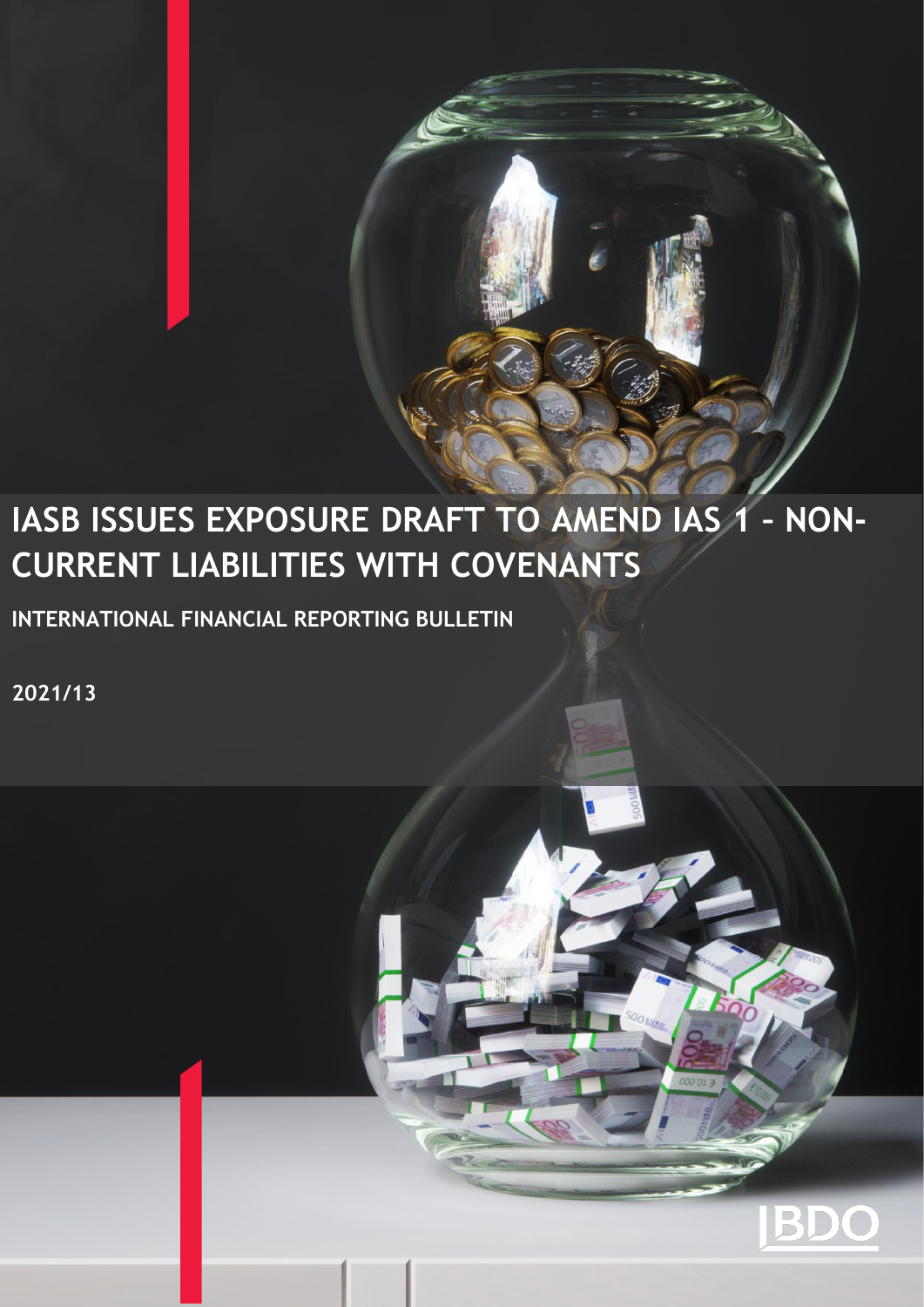# **BACKGROUND**

In January 2020, the IASB issued *Amendments to IAS 1 – Classification of Liabilities as Current or Non-current*. These amendments (the '2020 amendments') introduced new requirements for how an entity determines whether a liability (e.g. bank loan, lease liability) is presented as current or non-current. The 2020 amendments were originally mandatorily effective for annual reporting periods beginning on or after 1 January 2022. BDO published an IFR Bulletin summarising these amendments, which may be accessed [here.](https://www.bdo.global/getmedia/873aa535-5413-4b8e-89a9-88054d3b5593/IFRB-2020-01-Amendments-to-IAS-1-(liability-classification).aspx) Due to the effects of COVID-19, the IASB subsequently amended the effective date to 1 January 2023.

Subsequent to the publishing of the 2020 amendments, concerns were raised by stakeholders that the outcome of applying these amendments might result in unintended consequences. Some stakeholders also believed that the application of the amendments might impair the usefulness of financial information.

In April 2021, these concerns were raised with the IFRS Interpretations Committee, which was asked to confirm the outcome of applying the 2020 amendments to example fact patterns. The Interpretations Committee ultimately decided not to finalise the tentative agenda decision relating to the submission and referred the matter to the IASB.

#### **STATUS** Exposure draft

#### **EFFECTIVE DATE**

Proposals would be mandatorily effective for annual reporting periods beginning on or after a date to be decided after exposure, but no earlier than 1 January 2024, with earlier application permitted.

#### **ACCOUNTING IMPACT**

Modify the requirements introduced by *Classification of Liabilities as Current or Non-Current*  (2020 amendments) on how an entity classifies financial liabilities, as well as introducing new presentation and disclosure requirements.

In response to these concerns, in mid-2021, the IASB added a project to

its work plan to explore potential standard setting. In November 2021, the IASB issued an exposure draft to modify the 2020 amendments – *Non-Current Liabilities with Covenants.*

This publication summarises the effects of the 2020 amendments, the concerns raised by stakeholders and the proposals contained in the November 2021 exposure draft.

# **THE 2020 AMENDMENTS**

**WHAT DID THE 2020 AMENDMENTS CHANGE?** 

The 2020 amendments modified the criteria in IAS 1 that must be met in order for a liability to be classified as current or non-current. This classification is important for many entities, as it affects liquidity and gearing ratios, and may affect covenants associated with loans (e.g. minimum working capital ratios).

The amendments included several changes to the requirements of IAS 1. However, the focus by most stakeholders has been on the introduction of a paragraph 72A (**emphasis added**):

*An entity's right to defer settlement of a liability for at least twelve months after the reporting period must have substance and, as illustrated in paragraphs 73–75, must exist at the end of the reporting period. If the right to defer settlement is subject to the entity complying with specified conditions, the right exists at the end of the reporting period only if the entity complies with those conditions at the end of the reporting period. The entity must comply with the conditions at the end of the reporting period even if the lender does not test compliance until a later date.*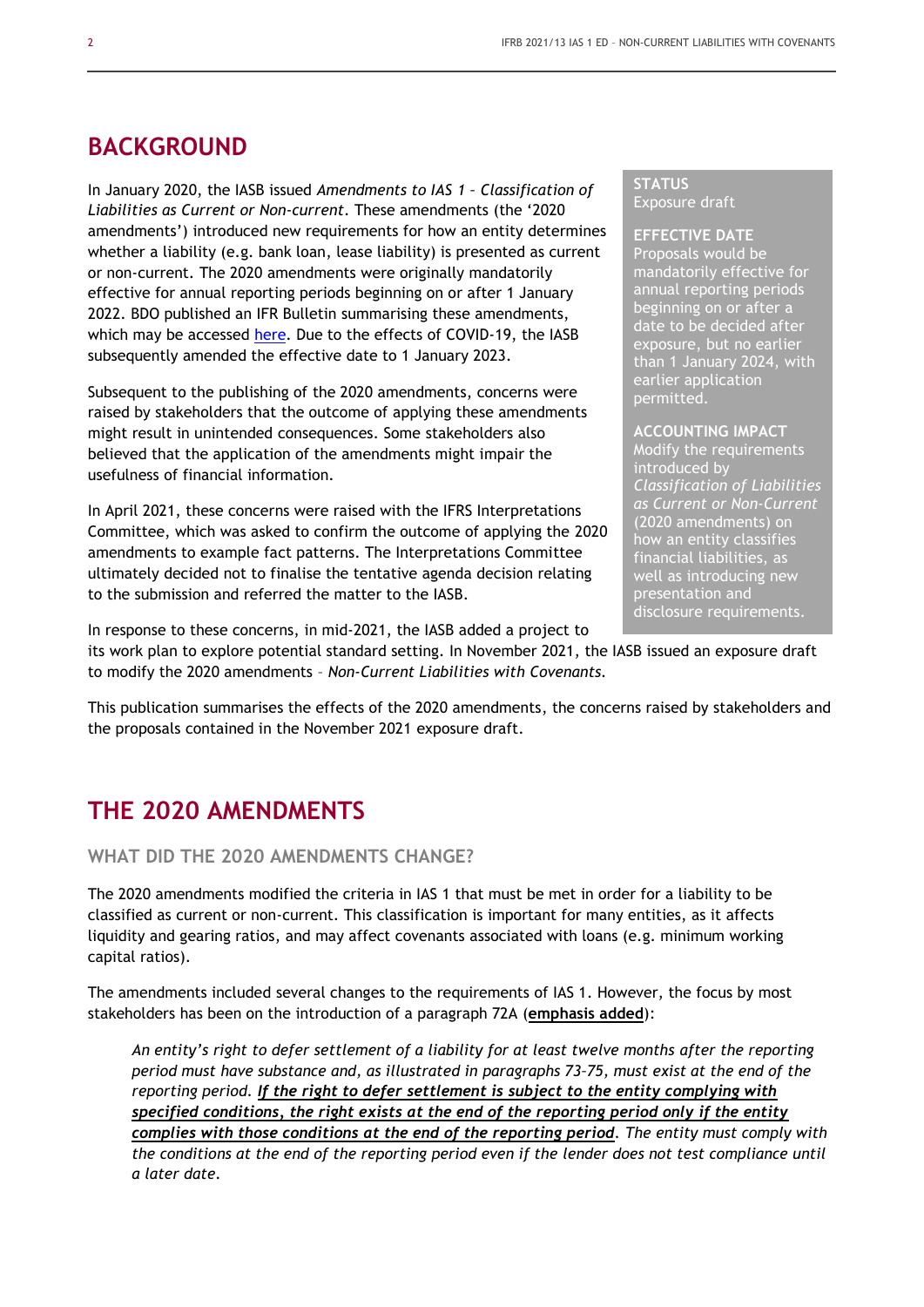## **WHAT IS AN EXAMPLE OF AN ENTITY APPLYING IAS 1.72A?**

In December 2020, the IFRS Interpretations Committee was asked about how IAS 1.72A should be applied to particular fact patterns. The following fact pattern illustrates the application of IAS 1.72A to one specific case.

#### Fact Pattern

An entity has a 31 December 20x1 reporting period. The entity has a loan with a repayment term of 31 December 20x6, which is more than one year in the future, however, the loan is subject to covenants. As at 31 December 20x1, the entity must maintain a working capital ratio of at least 1.0, and at 30 June 20x2, the working capital ratio must be 1.1. As at 31 December 20x1, the working capital ratio of the entity was 1.05. Management expects to comply with the covenant test based on 30 June 20x2.

#### Analysis

The tentative agenda decision issued by the IFRS Interpretations Committee in April 2021 was never finalised. However, in it, the analysis stated that the entity's right to defer settlement of the loan for at least twelve months after the reporting period is subject to the entity complying with two specified conditions—a working capital ratio above 1.0 at 31 December 20X1 and a working capital ratio above 1.1 at 30 June 20X2. In applying paragraph 72A of IAS 1, the entity does not have the right at the end of the reporting period to defer settlement of the loan for at least twelve months after the reporting period, meaning that the liability would be classified as a current liability as at 31 December 20x1.

## **WHAT CONCERNS WERE RAISED RELATING TO THE 2020 AMENDMENTS?**

The Committee received a significant amount of feedback on the tentative agenda decision. While most did not disagree with the technical analysis of the requirements, many believed that the outcome of applying IAS 1.72A did not provide useful information to users of financial statements.

Classifying the loan as a current liability despite the fact that the entity complied with the covenant in effect as at 31 December 20x1 was counterintuitive to many respondents. Several respondents noted that many covenants have tests and ratios that fluctuate over time, some of which take into account seasonality that is expected by both the borrowers and lenders in setting the covenants.

In response to the concerns raised, the Committee voted to not finalise the tentative agenda decision and instead the matter was referred to the IASB. In June 2021, the IASB tentatively decided to:

- Defer the effective date of the 2020 amendments to no earlier than 1 January 2024; and
- Modify the 2020 amendments.

# **THE NOVEMBER 2021 EXPOSURE DRAFT**

**WHAT ARE THE PROPOSALS IN THE EXPOSURE DRAFT?** 

The exposure draft does not withdraw or replace the 2020 amendments, as several requirements introduced by the 2020 amendments are unaffected by the proposals in the exposure draft.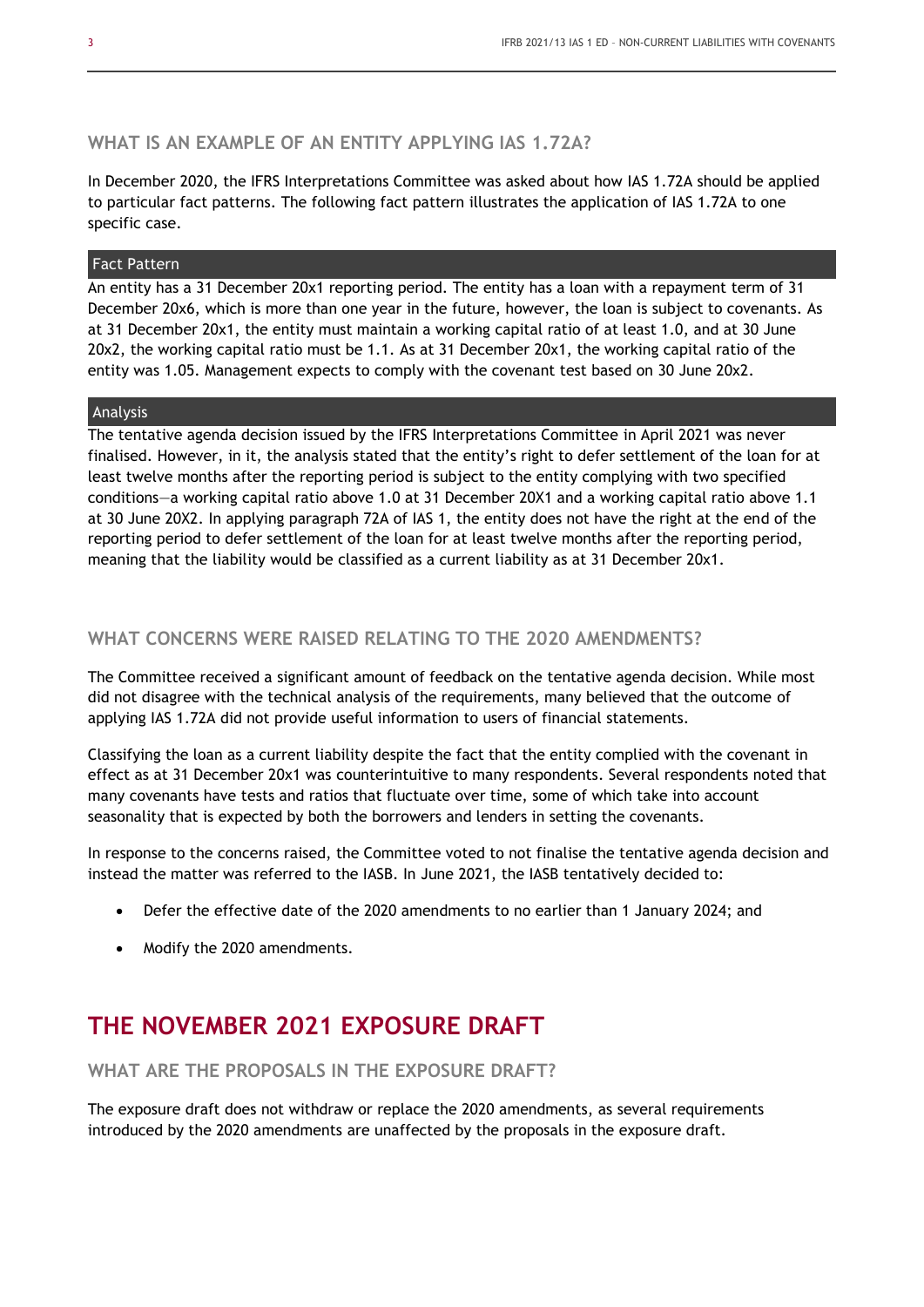The exposure draft would amend IAS 1 so that if the right to defer settlement for at least 12 months after the reporting date is subject to an entity complying with conditions after the reporting period, then those conditions would not affect whether the right to defer settlement exists at the end of the reporting period (the reporting date) for the purposes of classifying a liability as current or non-current.

Therefore, if the proposals in the exposure draft were applied to the fact pattern earlier in this document, the analysis would be as follows:

#### Analysis

As the entity complies with the conditions affecting whether the loan is repayable as at 31 December 20x1 (i.e. the 1.0 working capital ratio test is met), the loan is classified as a non-current liability. The condition in the future (i.e. the 1.1 working capital ratio test as at 30 June 20x2) does affect whether the entity will be able to defer settlement within 12 months from 31 December 20x1. However, it does not affect the classification as at 31 December 20x1.

While the entity would classify the loan as a non-current liability, the exposure draft does propose new presentation and disclosure requirements.

The exposure draft also proposes to clarify that an entity does not have the right to defer settlement of a liability for at least twelve months if the liability could become repayable within twelve months after the reporting period:

- (a) At the discretion of the counterparty or a third party (e.g. a loan that is callable by the lender at any time without cause); or
- (b) If an uncertain future event or outcome occurs (or does not occur) and its occurrence (or nonoccurrence) is unaffected by the entity's future actions (e.g. when the liability is a financial guarantee or insurance contract liability). In such situations, the right to defer settlement is not subject to a condition with which the entity must comply.

## **WHAT ARE THE PROPOSED PRESENTATION AND DISCLOSURE REQUIREMENTS?**

#### Presentation requirements

An entity would be required to present separately in its statement of financial position 'non-current liabilities subject to conditions in the next 12 months'. This line item would include liabilities classified as non-current for which the right to defer settlement for at least 12 months is subject to the entity complying with conditions after the reporting date.

Therefore, in the example noted above, because the entity's right to defer settlement of its loan for the next 12 months is subject to it complying with a covenant as at 30 June 20x2, it would be required to present the liability separately in the statement of financial position using the caption noted above.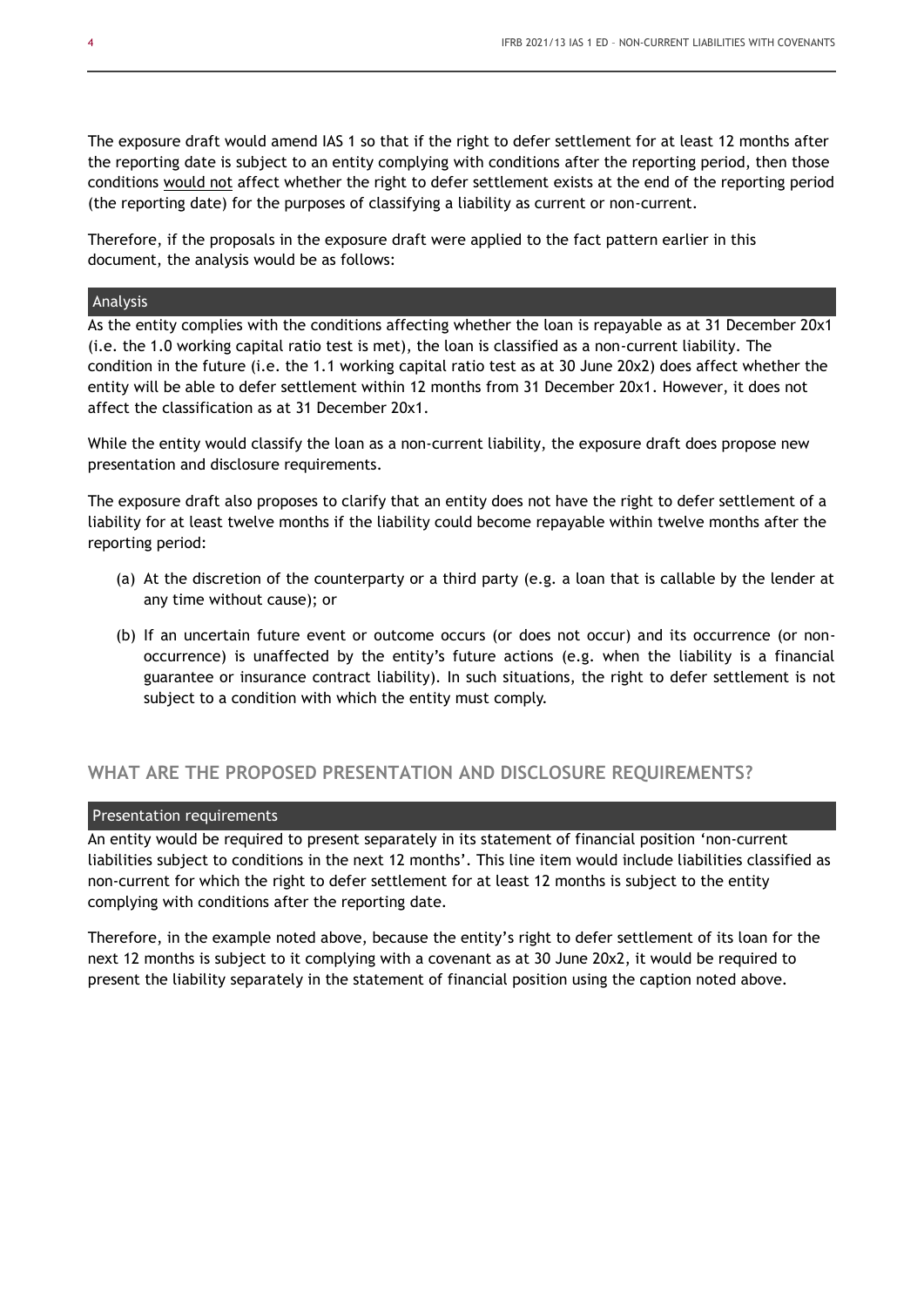#### Disclosure requirements

For non-current liabilities subject to conditions, an entity would be required to disclose information about:

- i. the conditions (for example, the nature of and date by which the entity must comply with the condition);
- ii. whether the entity would comply with the conditions based on its circumstances at the reporting date; and
- iii. whether and how the entity expects to comply with the conditions by the date on which they are contractually required to be tested.

Therefore, in the example noted above, the entity would be required to disclose in its 31 December 20x1 financial statements the nature of the conditions that will be tested as at 30 June 20x2, the fact that the entity would not have complied with the 1.1 working capital ratio test as at 31 December 20x1, and whether the entity expects to comply when the 1.1 working capital ratio test as at 30 June 20x2.

## **WHEN IS THE EFFECTIVE DATE OF THE PROPOSALS IN THE EXPOSURE DRAFT?**

The exposure draft proposes that the amendments would be effective for annual reporting periods beginning on or after no earlier than 1 January 2024 with earlier application permitted. Entities would be required to restate comparative information. The other amendments made to IAS 1 by the 2020 amendments would be effective concurrently.

The exposure draft is open for public comment until 21 March 2022.